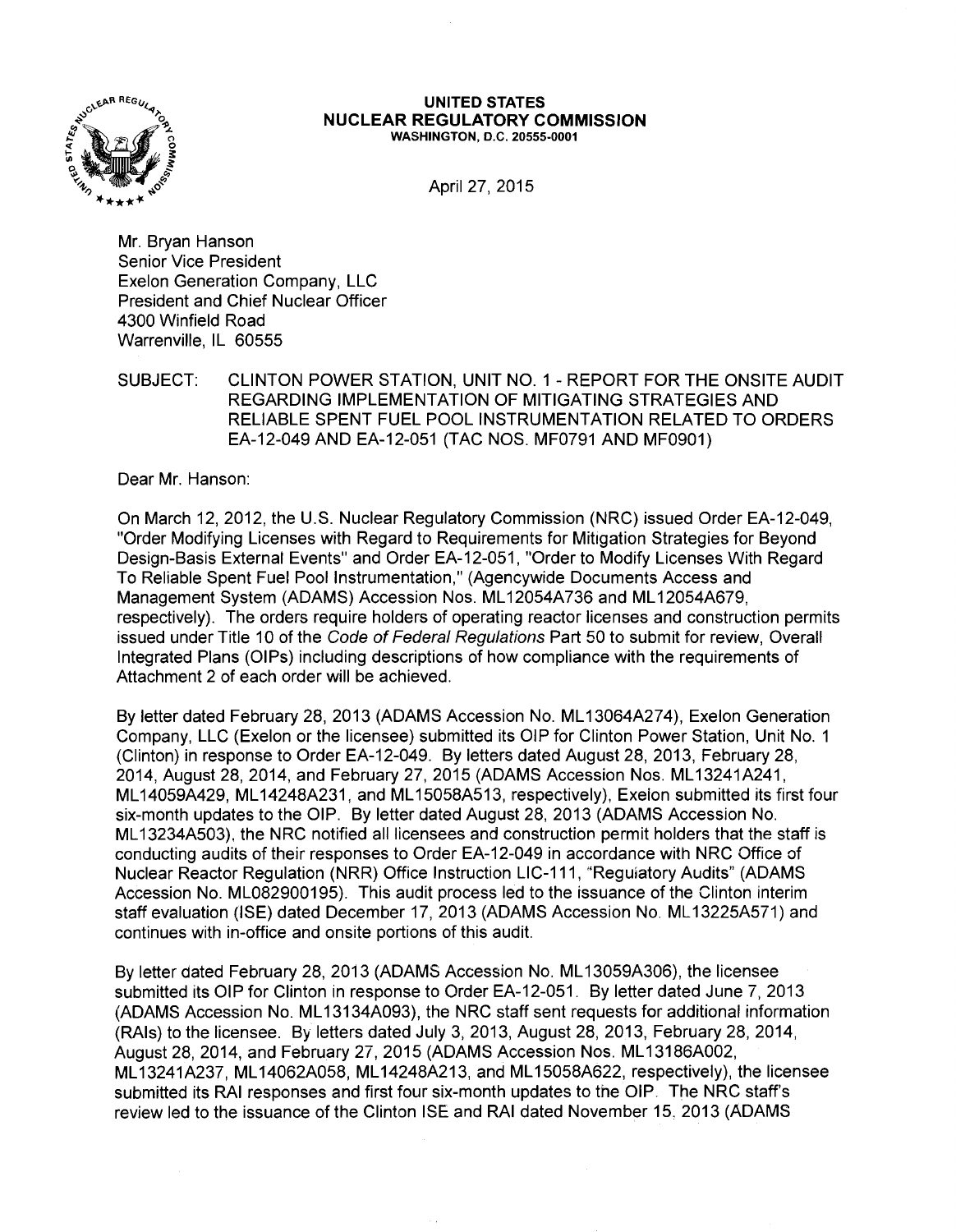B.Hanson - 2 -

Accession No. ML 13280A326). By letter dated March 26, 2014 (ADAMS Accession No. ML 14083A620), the NRC notified all licensees and construction permit holders that the staff is conducting in-office and onsite audits of their responses to Order EA-12-051 in accordance with NRC NRR Office Instruction LIC-111, as discussed above.

The ongoing audit process, to include the in-office and onsite portions, allows the staff to assess whether it has enough information to make a safety evaluation of the Integrated Plans. The audit allows the staff to review open and confirmatory items from the mitigation strategies ISE, RAI responses from the spent fuel pool instrumentation (SFPI) ISE, the licensee's integrated plans, and other audit questions. Additionally, the staff gains a better understanding of submitted and updated information, audit information provided on ePortals, and preliminary Overall Program Documents/Final Integrated Plans while identifying additional information necessary for the licensee to supplement its plan and address staff potential concerns.

In support of the ongoing audit of the licensee's OIPs, as supplemented, the NRC staff conducted an onsite audit at Clinton from March 9-12, 2015, per the audit plan dated February 18, 2015 (ADAMS Accession No. ML 15042A557). The purpose of the onsite portion of the audit was to provide the NRC staff the opportunity to continue the audit review and gain key insights most easily obtained at the plant as to whether the licensee is on a successful path for compliance with the Mitigation Strategies and SFPI orders. The onsite activities included detailed analysis and calculation discussions, walk-throughs of strategies and equipment laydown, visualization of portable equipment storage and deployment, review of staging and deployment of offsite equipment, and review of installation details for SFPI equipment.

The enclosed audit report provides a summary of the activities for the onsite audit portion. Additionally, this report contains an attachment listing all open audit items currently under NRC staff review.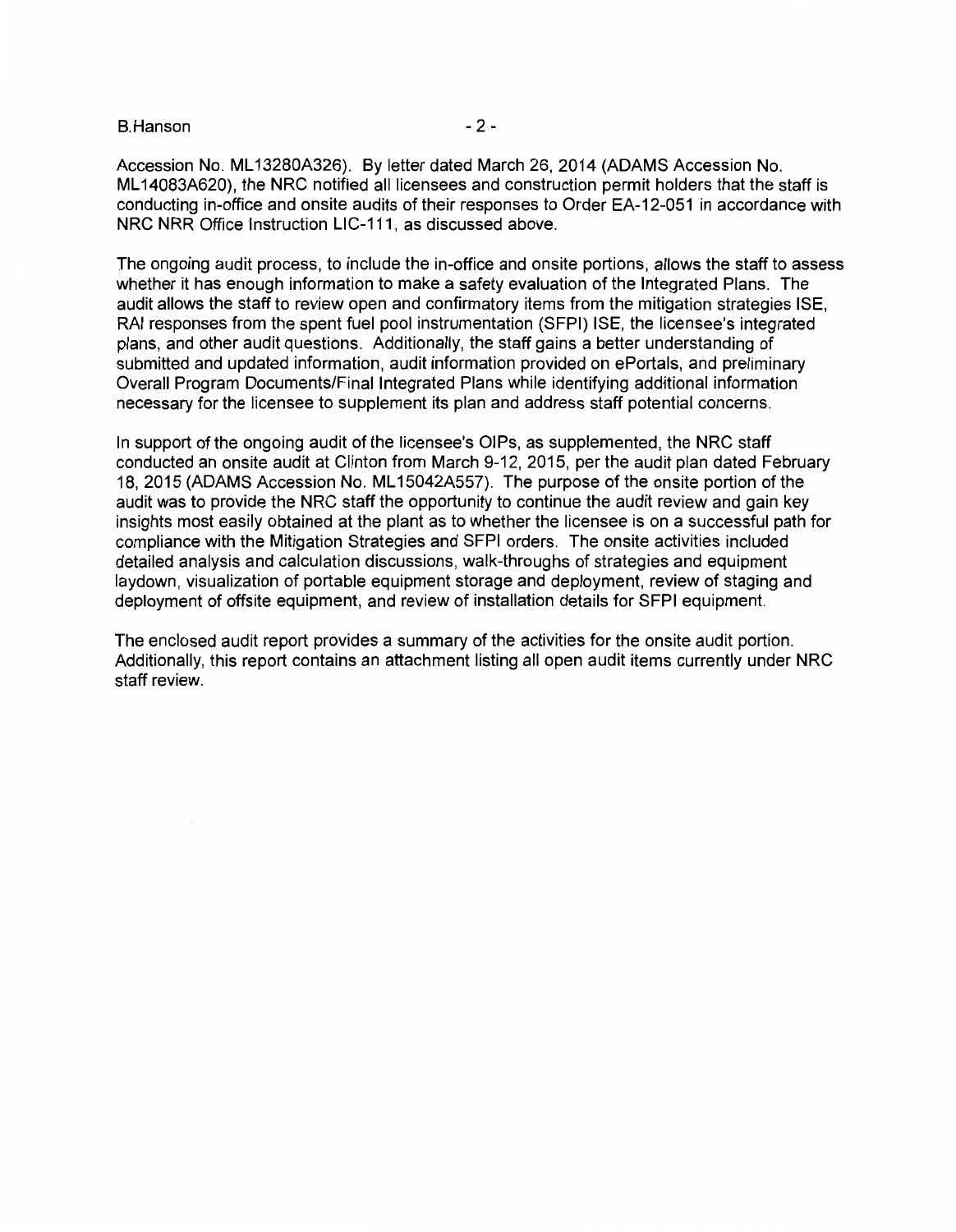B. Hanson - 3 -

If you have any questions, please contact me at 301-415-2901 or by e-mail at John.Boska@nrc.gov.

Sincerely,

D. Boska

⊿op⁄n P. Boska, Senior Project Manager **C**rders Management Branch Japan Lessons-Learned Division Office of Nuclear Reactor Regulation

Docket No.: 50-461

Enclosure: Audit report

cc w/encl: Distribution via Listserv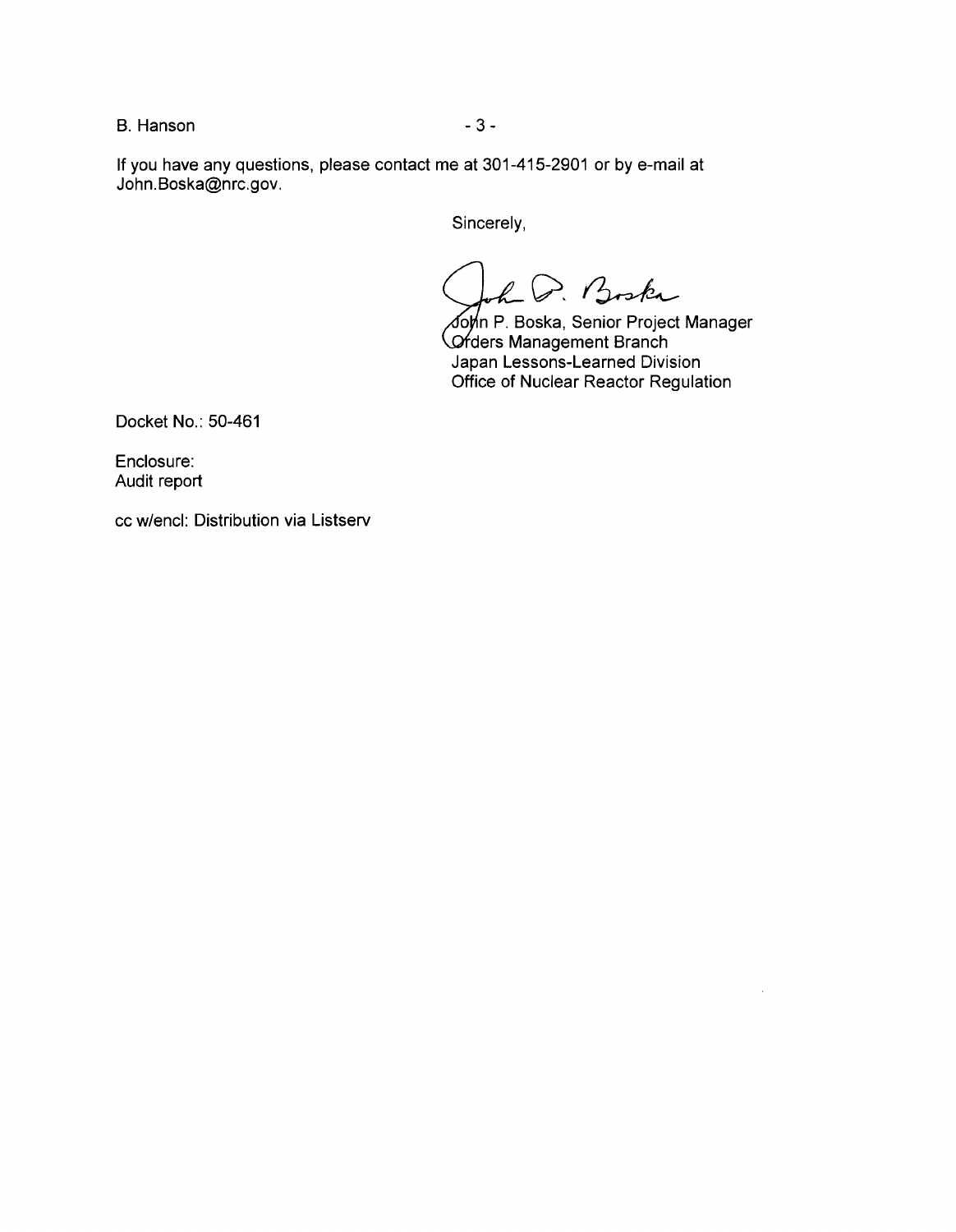

#### UNITED STATES NUCLEAR REGULATORY COMMISSION WASHINGTON, D.C. 20555-0001

## AUDIT REPORT BY THE OFFICE OF NUCLEAR REACTOR REGULATION

### RELATED TO ORDERS EA-12-049 AND EA-12-051 MODIFYING LICENSES

## WITH REGARD TO REQUIREMENTS FOR

#### MITIGATION STRATEGIES FOR BEYOND-DESIGN-BASIS EXTERNAL EVENTS

#### AND RELIABLE SPENT FUEL POOL INSTRUMENTATION

#### EXELON GENERATION COMPANY, LLC

#### CLINTON POWER STATION, UNIT NO. 1

#### DOCKET NO. 50-461

#### BACKGROUND AND AUDIT BASIS

On March 12, 2012, the U.S. Nuclear Regulatory Commission (NRC) issued Order EA-12-049, "Order Modifying Licenses with Regard to Requirements for Mitigation Strategies for Beyond Design-Basis External Events" and Order EA-12-051, "Order to Modify Licenses With Regard To Reliable Spent Fuel Pool Instrumentation," (Agencywide Documents Access and Management System (ADAMS) Accession Nos. ML 12054A736 and ML 12054A679, respectively). Order EA-12-049 directs licensees to develop, implement, and maintain guidance and strategies to maintain or restore core cooling, containment, and spent fuel pool (SFP) cooling capabilities in the event of a beyond-design-basis external event (BDBEE). Order EA-12-051 requires, in part, that all operating reactor sites have a reliable means of remotely monitoring wide-range SFP levels to support effective prioritization of event mitigation and recovery actions in the event of a BDBEE. The orders require holders of operating reactor licenses and construction permits issued under Title 10 of the Code of Federal Regulations Part 50 to submit for review, Overall Integrated Plans (OIPs) including descriptions of how compliance with the requirements of Attachment 2 of each order will be achieved.

By letter dated February 28, 2013 (ADAMS Accession No. ML 13064A274), Exelon Generation Company, LLC (Exelon or the licensee) submitted its OIP for Clinton Power Station, Unit No. 1 (Clinton) in response to Order EA-12-049. By letters dated August 28, 2013, February 28, 2014, August 28, 2014, and February 27, 2015 (ADAMS Accession Nos. ML13241A241, ML 14059A429, ML 14248A231, and ML 15058A513, respectively), Exelon submitted its first four six-month updates to the OIP. By letter dated August 28, 2013 (ADAMS Accession No. ML 13234A503), the NRC notified all licensees and construction permit holders that the staff is conducting audits of their responses to Order EA-12-049 in accordance with NRC Office of

**Enclosure**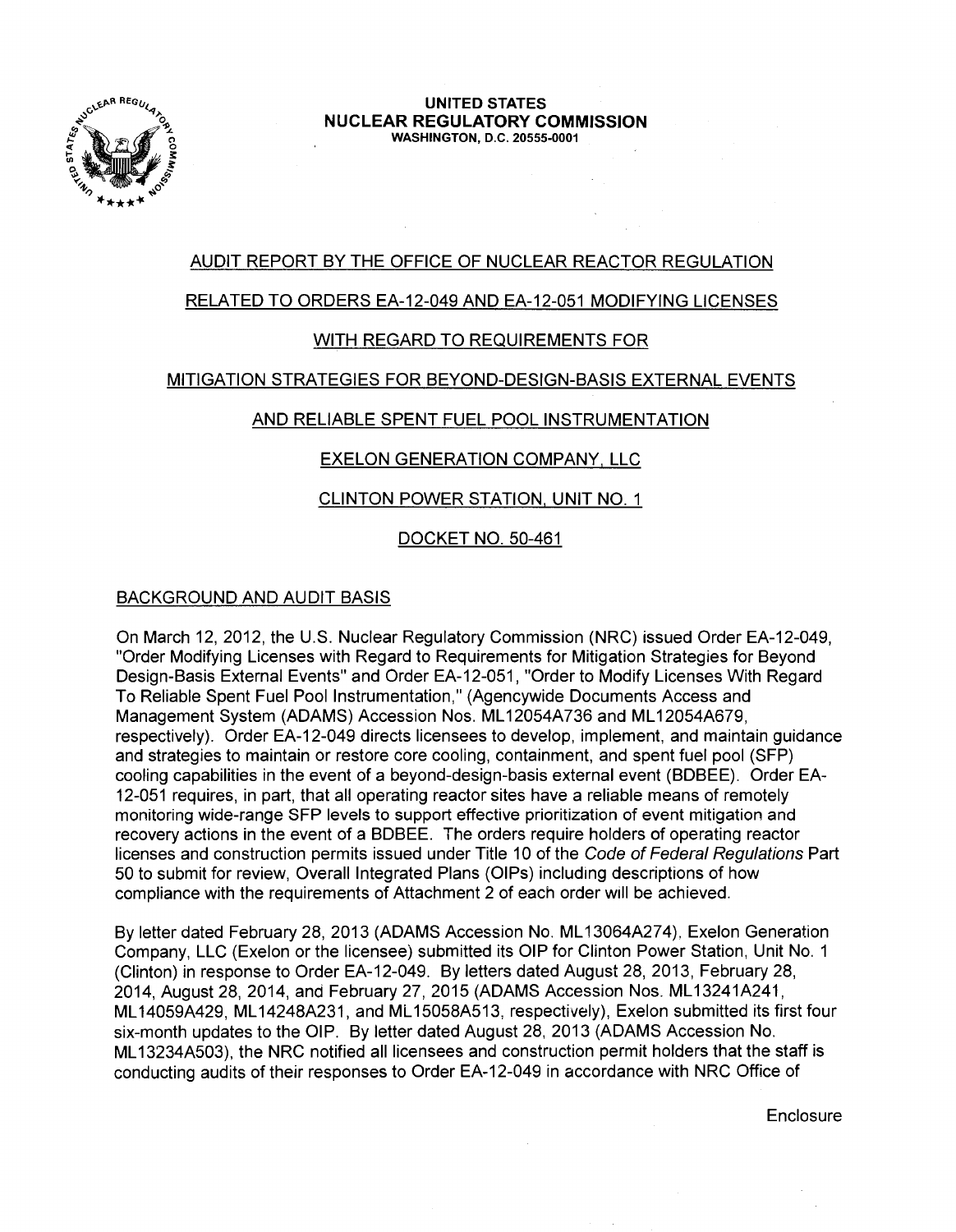Nuclear Reactor Regulation (NRR) Office Instruction LIC-111, "Regulatory Audits" (ADAMS Accession No. ML082900195). This audit process led to the issuance of the Clinton interim staff evaluation (ISE) dated December 17, 2013 (ADAMS Accession No. ML 13225A571) and continues with in-office and onsite portions of this audit.

By letter dated February 28, 2013 (ADAMS Accession No. ML 13059A306), the licensee submitted its OIP for Clinton in response to Order EA-12-051. By letter dated June 7, 2013 (ADAMS Accession No. ML 13134A093), the NRC staff sent requests for additional information (RAls) to the licensee. By letters dated July 3, 2013, August 28, 2013, February 28, 2014, August 28, 2014, and February 27, 2015 (ADAMS Accession Nos. ML13186A002, ML 13241A237, ML 14062A058, ML 14248A213, and ML 15058A622, respectively), the licensee submitted its RAI responses and first four six-month updates to the OIP. The NRC staff's review led to the issuance of the Clinton ISE and RAI dated November 15, 2013 (ADAMS Accession No. ML 13280A326). By letter dated March 26, 2014 (ADAMS Accession No. ML 14083A620), the NRC notified all licensees and construction permit holders that the staff is conducting in-office and onsite audits of their responses to Order EA-12-051 in accordance with NRC NRR Office Instruction LIC-111, as discussed above.

The ongoing audit process, to include the in-office and onsite portions, allows the staff to assess whether it has enough information to make a safety evaluation of the Integrated Plans. The audit allows the staff to review open and confirmatory items from the mitigation strategies ISE, RAI responses from the spent fuel pool instrumentation (SFPI) ISE, the licensee's integrated plans, and other audit questions. Additionally, the staff gains a better understanding of submitted and updated information, audit information provided on ePortals, and preliminary Overall Program Documents (OPDs)/Final Integrated Plans (FIPs) while identifying additional information necessary for the licensee to supplement its plan and address staff potential concerns.

In support of the ongoing audit of the licensee's OIPs, as supplemented, the NRC staff conducted an onsite audit at Clinton from March 9-12, 2015, per the audit plan dated February 18, 2015 (ADAMS Accession No. ML 15042A557). The purpose of the onsite portion of the audit was to provide the NRC staff the opportunity to continue the audit review and gain key insights most easily obtained at the plant as to whether the licensee is on a successful path for compliance with the Mitigation Strategies and SFPI orders. The onsite activities included detailed analysis and calculation discussions, walk-throughs of strategies and equipment laydown, visualization of portable equipment storage and deployment, review of staging and deployment of offsite equipment, and review of installation details for SFPI equipment.

Following the licensee's declarations of order compliance, the NRC staff will evaluate the OIPs, as supplemented; the resulting site-specific OPDs/FIPs; and, as appropriate, other licensee submittals based on the requirements in the orders. For Order EA-12-049, the staff will make a safety determination using the Nuclear Energy Institute (NEI) developed guidance document NEI 12-06, "Diverse and Flexible Coping Strategies (FLEX) Implementation Guide" issued in August 2012 (ADAMS Accession No. ML 12242A378), as endorsed by NRC Japan Lessons-Learned Directorate (JLD) interim staff guidance (ISG) JLD-ISG-2012-01 "Compliance with Order EA-12-049, 'Order Modifying Licenses with Regard to Requirements for Mitigation Strategies for Beyond-Design-Basis External Events" (ADAMS Accession No. ML12229A174). For Order EA-12-051, the staff will make a safety determination using the NEI developed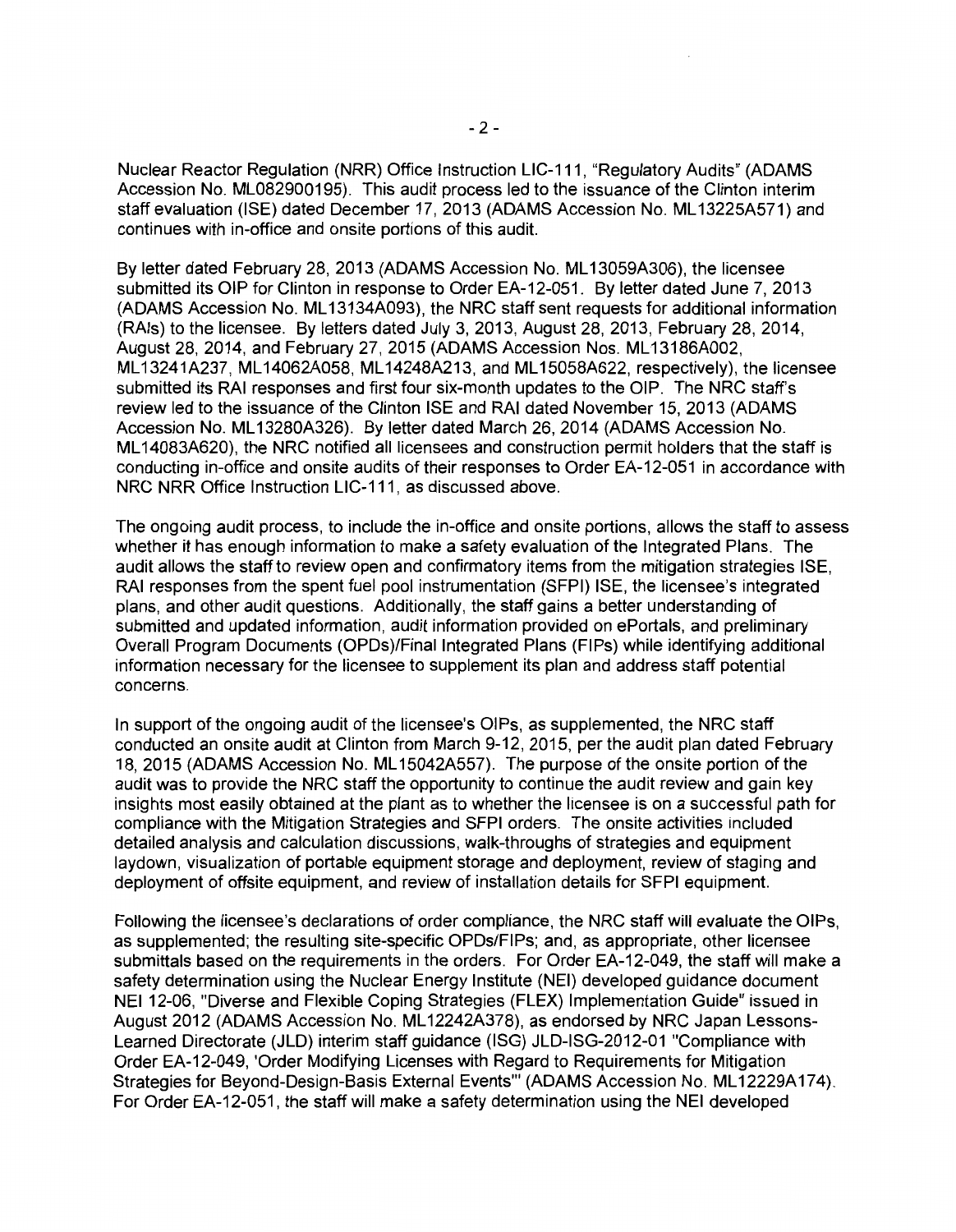guidance document NEI 12-02, Revision 1, "Industry Guidance for Compliance with NRC Order EA-12-051, 'To Modify Licenses with Regard to Reliable Spent Fuel Pool Instrumentation"' (ADAMS Accession No. ML 12240A307}, as endorsed, with exceptions and clarifications, by NRC ISG JLD-ISG-2012-03 "Compliance with Order EA-12-051, Reliable Spent Fuel Pool Instrumentation," (ADAMS Accession No. ML 12221A339) as providing one acceptable means of meeting the order requirements. Should the licensee propose an alternative strategy for compliance, additional staff review will be required to evaluate the alternative strategy in reference to the applicable order.

#### AUDIT ACTIVITIES

The onsite audit was conducted at the Clinton facility from March 9, 2015, through March 12, 2015. The NRC audit team staff was as follows:

| Title                                 | <b>Team Member</b>       | Organization |
|---------------------------------------|--------------------------|--------------|
| Team Lead/Project Manager             | John Boska               | NRR/JLD      |
| <b>Technical Support - Electrical</b> | <b>Matthew McConnell</b> | NRR/JLD      |
| Technical Support - Reactor Systems   | <b>Matthew Hardgrove</b> | NRR/DSS      |
| Technical Support - Balance of Plant  | Kevin Roche              | NRR/JLD      |
| Technical Support - Containment       | <b>Brett Titus</b>       | NRR/JLD      |
| <b>Technical Support - SFPI</b>       | Khoi Nguyen              | NRR/JLD      |

The NRC staff executed the onsite portion of the audit per the three part approach discussed in the audit plan, to include conducting a tabletop discussion of the site's integrated mitigating strategies (MS) compliance program, a review of specific technical review items, and discussion of specific program topics. Activities that were planned to support the above included detailed analysis and calculation discussions, walk-throughs of strategies and equipment laydown, visualization of portable equipment storage and deployment, staging and deployment of offsite equipment, and physical sizing and placement of SFPI equipment.

## AUDIT SUMMARY

## 1.0 Entrance Meeting (March 9. 2015)

At the audit entrance meeting, the NRC staff audit team introduced itself followed by introductions from the licensee's staff. The NRC audit team provided a brief overview of the audit's objectives and anticipated schedule.

#### 2.0 Integrated Mitigating Strategies Compliance Program Overview

Per the audit plan and as an introduction to the site's program, the licensee provided a presentation to the NRC audit team describing the site's strategies to meet the NRC orders. The licensee reviewed its strategy to maintain core cooling, containment, and SFP cooling in the event of a BDBEE, and the plant modifications being done in order to implement the strategies. Also reviewed was the design and location of the storage facilities for the FLEX equipment, the interface with the National Strategic Alliance for FLEX Emergency Response (SAFER) Response Centers including staging areas, the spent fuel pool level indication modification, the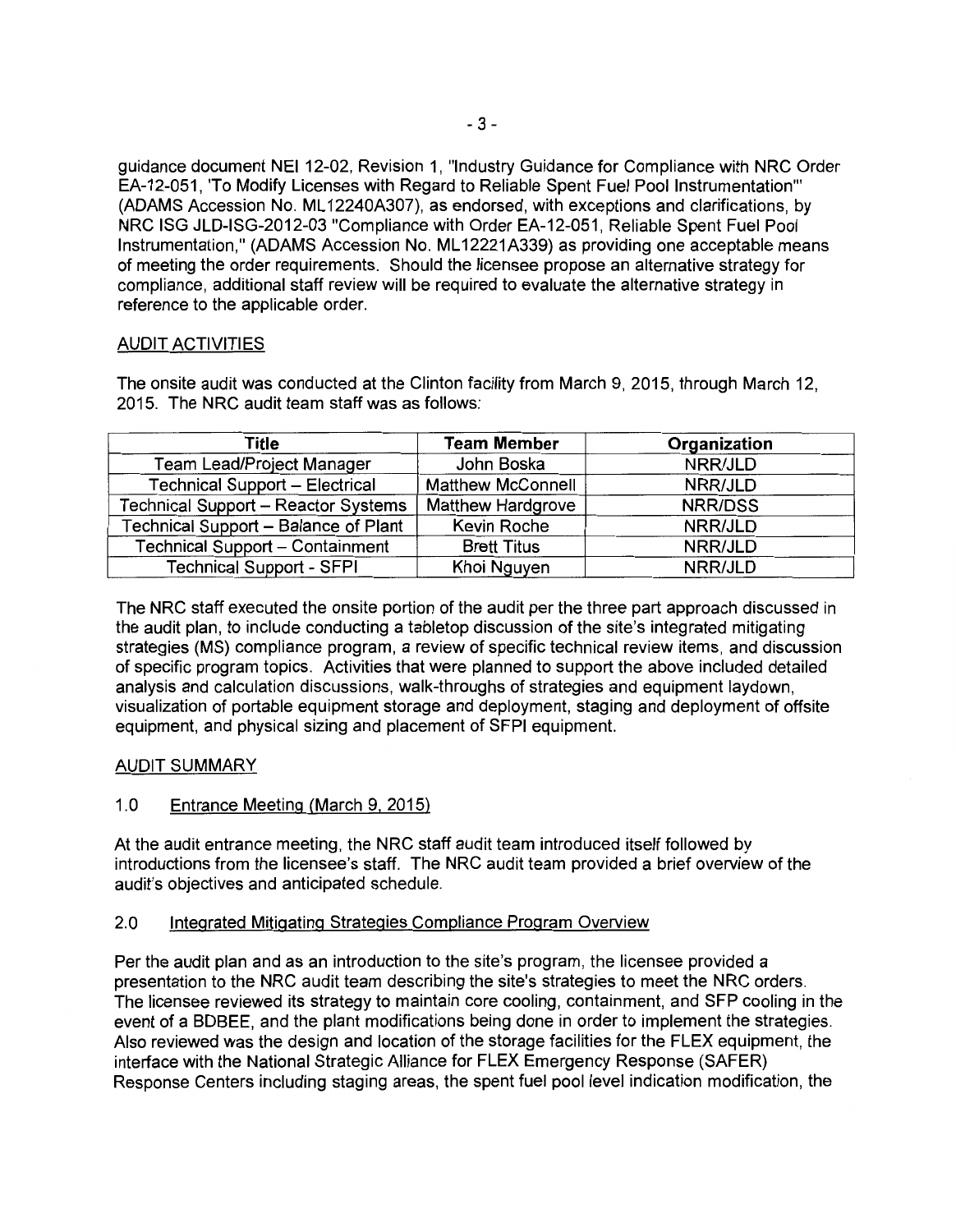modifications planned to enhance emergency communications, and procedural enhancements such as development of FLEX support guidelines (FSGs).

#### 3.0 Onsite Audit Technical Discussion Topics

Based on the audit plan, and with a particular emphasis on the Part 2 "Specific Technical Review Items," the NRC staff technical reviewers conducted interviews with licensee technical staff, site walk-downs, and detailed document review for the items listed in the plan. Results of these technical reviews and any additional review items needed from the licensee are documented in the audit item status table in Attachment 3, as discussed in the Conclusion section below.

### 3.1 Reactor Systems Technical Discussions and Walk-Downs

NRC staff met with licensee staff to discuss the amount of leakage from the reactor recirculation pump seals, the use of the Reactor Core Isolation Cooling (RCIC) system to maintain reactor pressure vessel (RPV) level, the availability of water sources, and the heatup of the suppression pool due to steam release from the RPV. NRC staff reviewed the analysis and flow calculations along with applicable procedures. The NRC staff reviewed the licensee's strategy for utilizing raw water sources (the Clinton lake), including water filtration and monitoring of core parameters to ensure adequate cooling. The NRC staff also walked down the licensee's strategies and reviewed plant procedures for implementing the core cooling and makeup strategies.

### 3.2 Electrical Technical Discussions and Walk-Downs

- a. NRC staff reviewed the calculations on extending battery life based on load shedding, and walked down the battery rooms to evaluate strategies for hydrogen and temperature control. NRC staff also walked down panels used for load shedding to evaluate feasibility and timing.
- b. NRC staff walked down connection points and locations for FLEX electrical generators. In order to provide electrical power, the primary 480 volt (480 V) FLEX generator is permanently installed on the 762 foot level of the diesel generator building. It has enough diesel fuel for several hours of operation, and will be refueled after that. A FLEX electrical riser (electrical power conductors) has been installed in the west stairwell of the control building, with connection points on the following elevations: 702 foot, 762 foot, 781 foot, and 825 foot. When needed, temporary electrical cables will be placed to connect the FLEX generator to the riser, through a connection box located near the generator. Temporary electrical cables will then be placed to supply power from the riser to several 480 V electrical buses in the plant. Those buses will then be used to reenergize equipment such as battery chargers and the two suppression pool cleanup pumps. The backup (N+1) electrical generator will be stored in the FLEX Storage Building (FSB) located next to the existing screenhouse at the lake. If the backup generator is needed, it will be moved next to the diesel generator building. Temporary electrical cables will be used to connect it to the connection box near the primary FLEX generator using an engineered opening in the building wall. This will also energize the FLEX electrical riser. Likewise, a 480 V FLEX generator supplied by a National SAFER Response Center (NSRC) could be hooked up here to energize the FLEX electrical riser.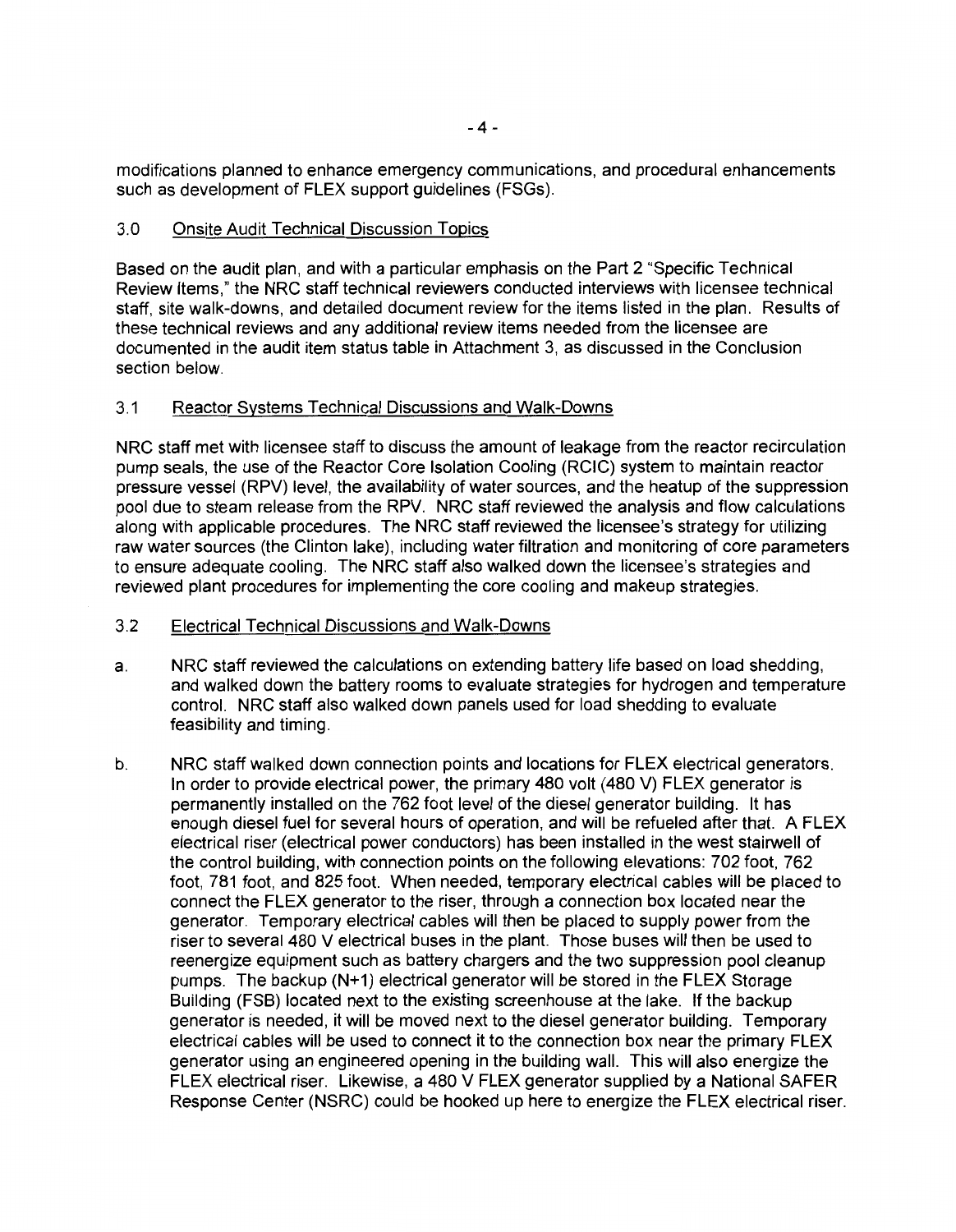The staff reviewed the licensee's load and sizing calculations for the FLEX generators and did not identify any issues.

#### 3.3 SFPI Technical Discussions and Walk-Downs

NRC staff walked down instrument, transmitter, electronics, and display locations for the SFP level instrumentation, along with the associated cable runs. NRC staff identified a concern with the small separation distance of the waveguides for each of the two SFP level channels in the fuel handling building. The licensee agreed to increase the separation distance. NRC staff also reviewed the available calibration, maintenance and test procedures for the SFP level instrumentation, but noted that most of the calibration procedures were not yet available.

#### 3.4 Other Technical Discussion Areas and Walk-Downs

- a. NRC staff toured the construction area for the FSB located next to the screen house at the lake. The staff walked down equipment haul routes from the FSB to the designated deployment sites, and walked down haul routes from designated staging areas for equipment that will be delivered from the NSRC.
- b. NRC staff walked down the FLEX strategies for core cooling, reactor coolant system inventory, SFP inventory, and containment cooling functions. This included the usage of the portable FLEX pumps, hose routing and connection points (primary and alternate). One large FLEX pump will take a suction from the Clinton lake and supply water through a newly-designed FLEX manifold to cool the reactor, the SFP, and the suppression pool through the use of a residual heat removal heat exchanger. A backup pump is available. The NRC staff determined that the use of the permanently installed FLEX manifold was an alternative to the conditions endorsed by the NRC in NEI 12-06, but the staff acknowledges the robustness of the design. The staff requests that the licensee make available for audit an explanation of how this alternative to NEI 12-06 is considered to meet the requirements of the order.
- c. NRC staff reviewed the strategy that will be implemented by the licensee to refuel the portable diesel-powered FLEX equipment. The NRC staff reviewed the instructions for refueling the equipment as well as the equipment needed to perform the refueling. Additionally, the staff reviewed the licensee's procedures for ensuring adequate fuel quality.
- d. The licensee's cooldown strategy relies on operation of the RPV safety relief valves (SRVs). The NRC staff reviewed the capability to operate the SRVs during an extended loss of alternating current power (ELAP).
- e. The NRC staff reviewed the licensee's plans to ensure adequate communications, lighting, personnel access, and equipment access, to successfully implement the strategies. The staff interviewed plant personnel responsible for these areas, and observed lighting and communication needs during plant walkdowns.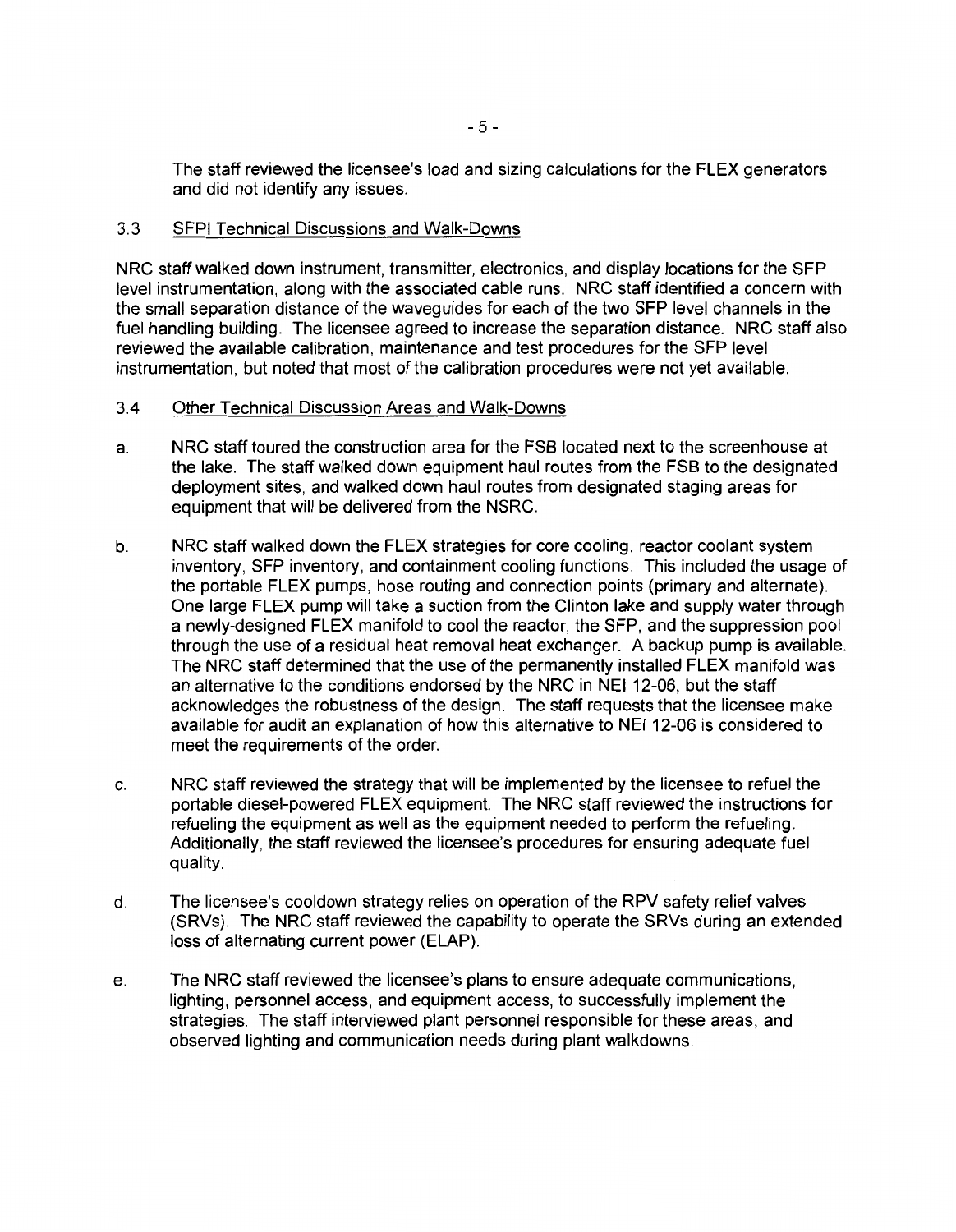#### 4.0 Exit Meeting (March 12. 2015)

The NRC staff audit team conducted an exit meeting with licensee staff following the closure of onsite audit activities. The NRC staff highlighted items reviewed and noted that the results of the onsite audit trip will be documented in this report. There were eight FLEX issues and one SFPI issue open at the conclusion of the audit and they were discussed at the exit meeting. Following the onsite audit, the NRC staff was able to close two additional FLEX issues. See Attachment 3 for additional information.

#### **CONCLUSION**

The NRC staff completed all three parts of the onsite audit plan. Each audit item listed in Part 2 of the plan was reviewed by NRC staff members while on site. In addition to the list of NRC and licensee onsite audit staff participants in Attachment 1, Attachment 2 provides a list of documents reviewed during the onsite audit portion.

In support of the continuing audit process as the licensee proceeds towards orders compliance for this site, Attachment 3 provides the status of all open audit review items that the NRC staff is evaluating in anticipation of issuance of a combined safety evaluation for both the MS and SFPI orders. The five sources for the audit items referenced below are as follows:

- a. Interim Staff Evaluation (ISE) Open Items (Ols) and Confirmatory Items (Cls)
- b. Audit Questions (AQs)
- c. Licensee-identified Overall Integrated Plan (OIP) Open Items (Ols)
- d. SFPI Requests for Additional Information (RAls)
- e. Additional information needed to support the Safety Evaluation (SE)

The attachments provide audit information as follows:

- a. Attachment 1: List of NRC staff and licensee staff audit participants
- b. Attachment 2: List of documents reviewed during the onsite audit
- c. Attachment 3: MS/SFPI SE Audit Items currently under NRC staff review (licensee input needed as noted)

While this report notes the completion of the onsite portion of the audit per the audit plan dated February 18, 2015, the ongoing audit process continues as per the letters dated August 28, 2013, and March 26, 2014, to all licensees and construction permit holders for both orders.

Additionally, while Attachment 3 provides a list of currently open items, the status and progress of the NRC staff's review may change based on licensee plan changes, resolution of generic issues, and other NRC staff concerns not previously documented. Changes in the NRC staff review will be communicated in the ongoing audit process.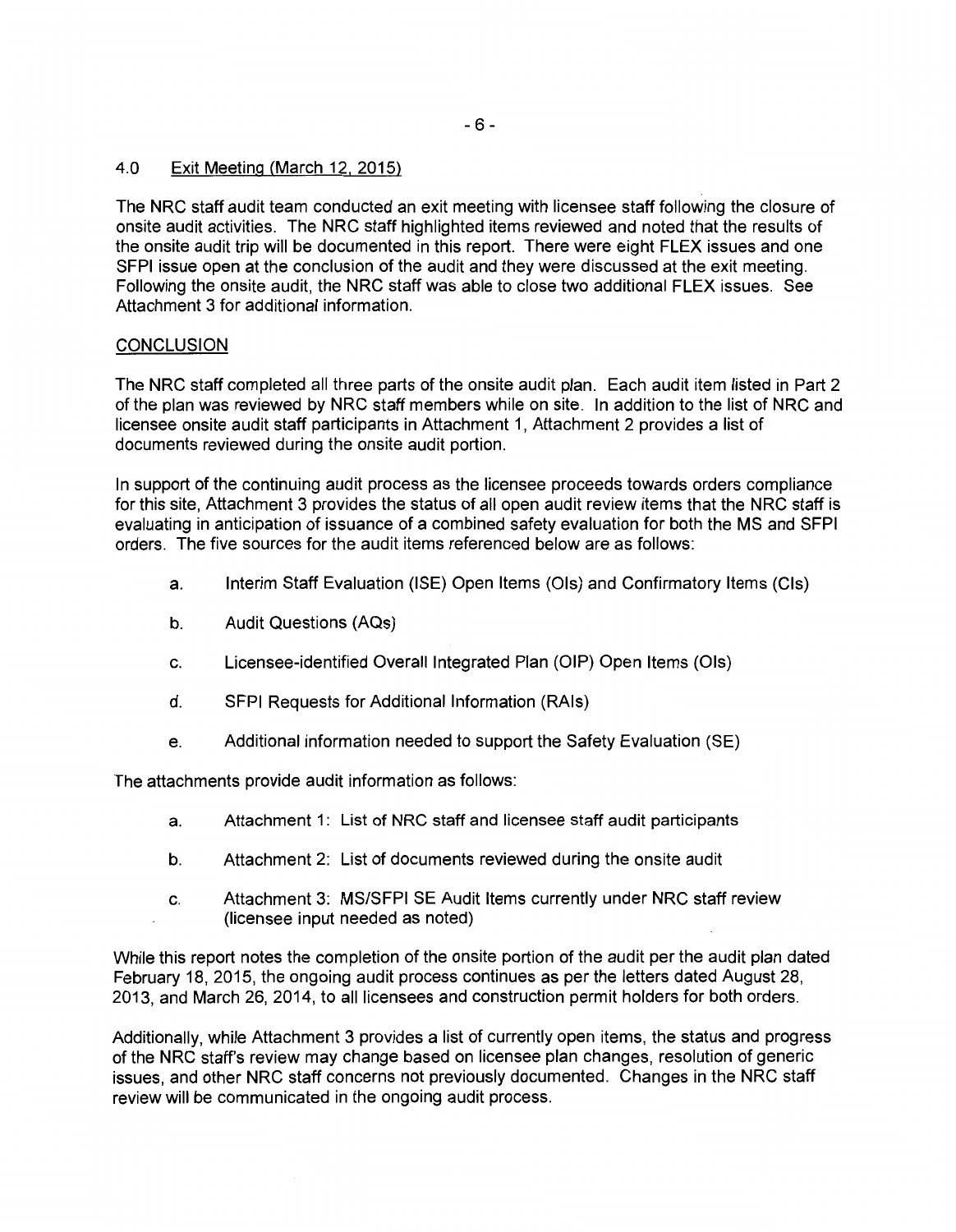Attachments:

- 1. NRC and Licensee Staff Onsite Audit Participants
- 2. Onsite Audit Documents Reviewed
- 3. MS/SFPI Audit Items currently under NRC staff review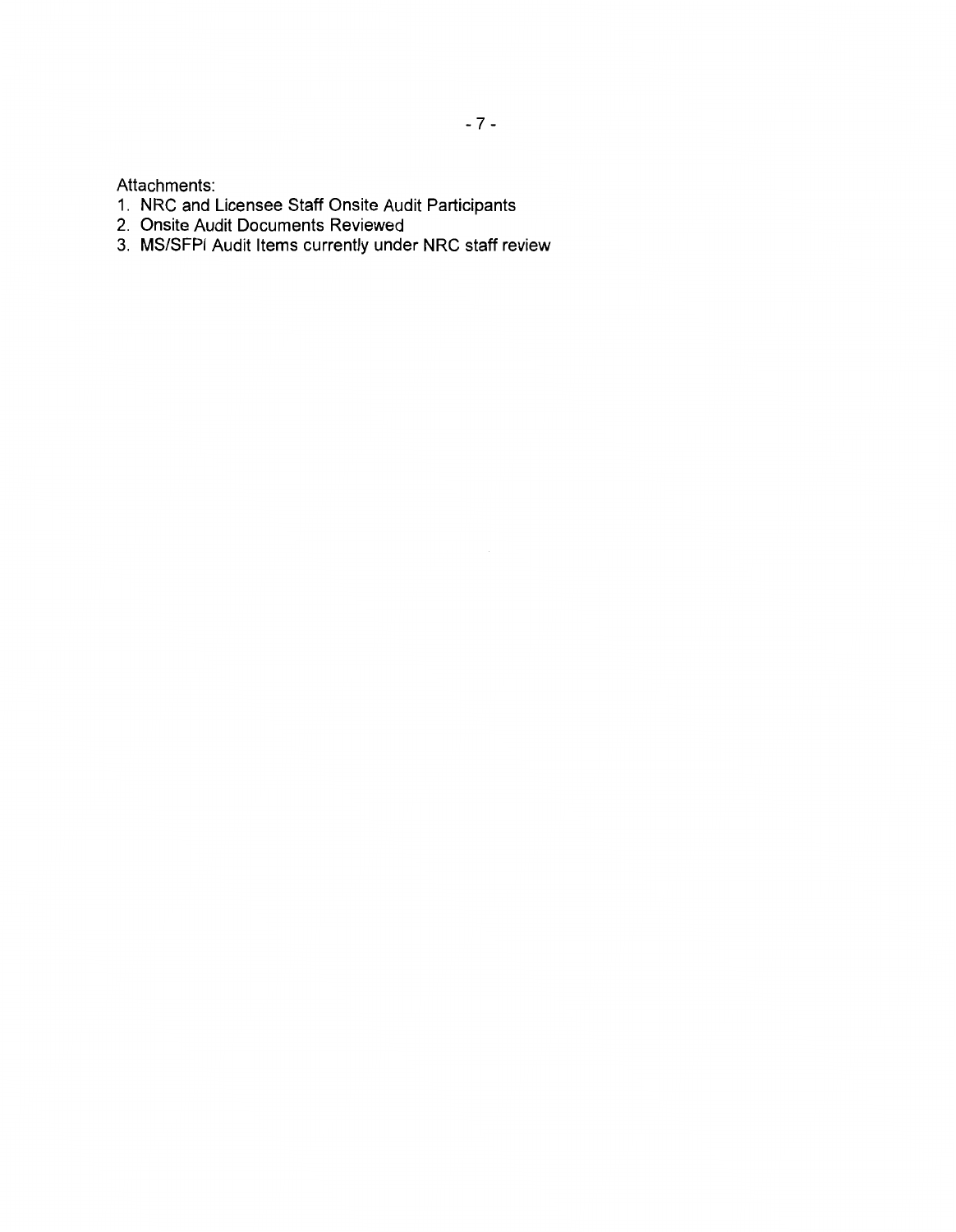# **Onsite Audit Participants**

# **NRC Staff:**

| John Boska                       | NRR/JLD/JOMB | <b>Brett Titus</b> | NRR/JLD/JCBB |
|----------------------------------|--------------|--------------------|--------------|
| Matthew McConnell   NRR/JLD/JERB |              | Khoi Nguyen        | NRR/JLD/JERB |
| Matthew Hardgrove                | NRR/DSS/SRXB | ` Kevin Roche      | NRR/JLD/JCBB |

# Clinton Staff:

| Doug Koons         | Supervisor                           |
|--------------------|--------------------------------------|
| Jim Peterson       | <b>Regulatory Affairs</b>            |
| Patrick Ryan       | Fukushima Project                    |
| Mark Vandermyde    | Fukushima Project                    |
| Duane Avery        | Fukushima Project                    |
| Joe Lizewski       | Fukushima Project                    |
| Adam Lane          | Fukushima Project                    |
| <b>Steve Scott</b> | Operations                           |
| Rudy Barreda       | Operations                           |
| Sailaja Mokkapati  | Corporate                            |
| Leslie Holden      | Corporate (EP, Communications)       |
| David Schupp       | <b>Corporate SAM Operations Lead</b> |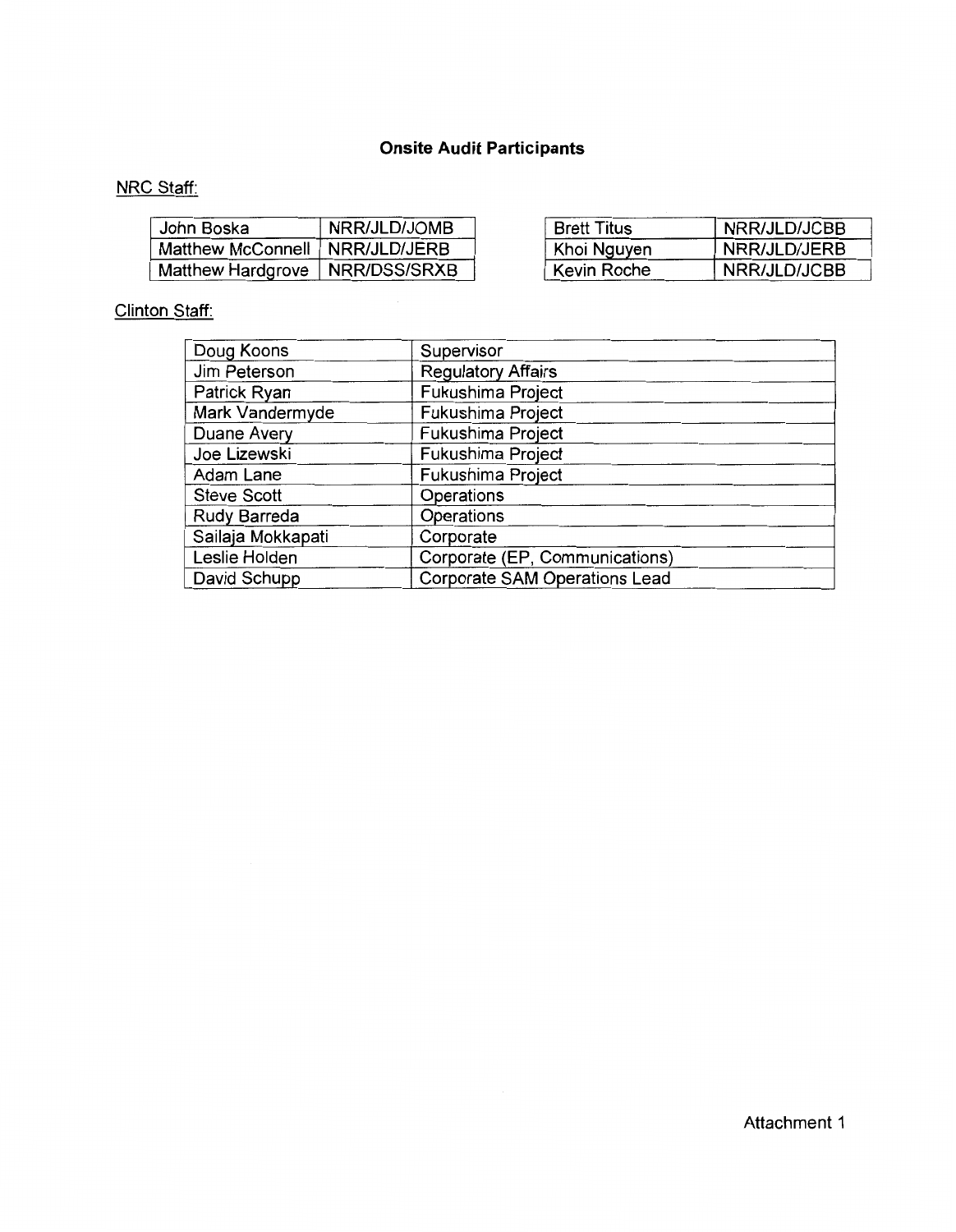## **Documents Reviewed**

- Engineering Change EC 391824, "FLEX Battery Coping Study," Rev. 0
- Engineering Change EC 392333, "Fukushima Spent Fuel Pool Level Instrumentation," Rev. 0
- Engineering Change EC 392335, "Fukushima FLEX Internal Generator 480 VAC Connections Required to Support NRC EA-12-049 FLEX Response,'' Rev. 1
- Engineering Change EC 392343, "Fukushima FLEX Install A Seismic Storage Building Including Electrical"
- Engineering Change EC 392540
- Engineering Change EC 394583, "Fukushima FLEX Evaluation of Unit 2 Div 2 SX Pipe 2SX02AB Buried Piping Integrity in Support of FLEX Strategies -- FLEX Makeup Water," Rev. 0
- Calculation 2013-01301, "Transient Analysis of RCIC Pump Room for Extended Loss of AC Power," Rev. 0
- Calculation 3C10-0390-001, "Rev to EC 334887 Extended Power Uprate Deferred Calcs and Documents," Rev. 001
- Calculation 3C10-0485-001
- Calculation CL-MISC-009, "MAAP Analysis to Support FLEX Initial Strategy," Rev. 4
- Calculation EAD-FLEXGEN-1, "Electrical Loading and Rating in KW for the FLEX Generator,'' Rev. O
- Calculation IP-M-0809, "Hydraulic Evaluation for FLEX Diesel Pump Sizing," Rev. 1
- Calculation IP-M-0810, "Piping Analysis of FX Piping in the Diesel Generator Building," Rev. 1
- Calculation IP-M-0812, "Clinton Power Station (CPS) FLEX Suppression Pool (SP) Piping Modifications Fluid Flow Evaluation'', Rev. 0
- Calculation VF-54, "SFP Conditions following a BDBEE," Rev. 0
- Calculation VX-50, "Inverter Room Heat-Up and Battery Room H2 Generation Following a BDBEE," Rev. 0
- Calculation BYR13-187, "Radiological Doses in the Vicinity of the Spent Fuel Pool at Reduced Water Level," Rev. 0
- Calculation IP-S-0295, "FLEX Seismic Analysis of SF Components," Rev. 0
- Calculation IP-S-0302, "Evaluation of SFPI Sensor Mounting Bracket Anchor Plate Detail"
- Calculation IP-S-0303, "Evaluate Mounting Details for Level Transmitters, Electronics Enclosures, Pull Box and Non-Standard Conduit Supports"
- Calculation IP-S-0311, "Evaluation of Non-Standard Conduit, Conduit Supports and Cable Tray Hangers in Support of the New Spent Fuel Pool Level Instrumentation," Rev.1
- Analysis EMD-025440, "Subsystem 1 RH-07A Piping Analysis", Rev. 3
- CN-PEUS-14-13, "Seismic Analysis of the SFP Mounting Bracket at Clinton Power Station," Rev. 0
- LTR-SEE-II-13-47, WNA-TR-03149-GEN "SFP Sloshing Analysis"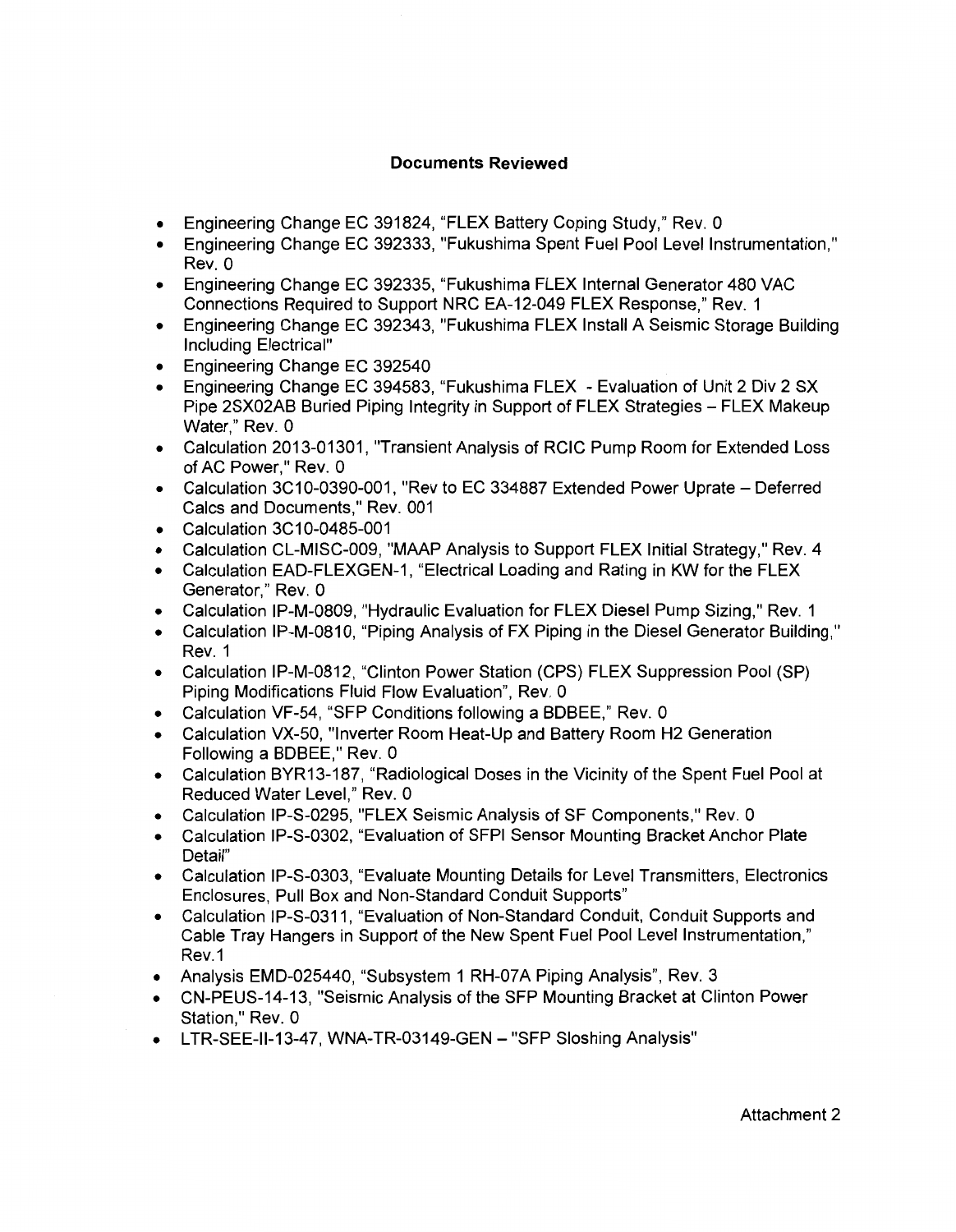- LTR-SFPIS-13-35, "Basis for Radiation Dose Requirement and Clarification of Production Equivalency of Electronics Enclosure Used for Seismic and EMC Testing"
- EQ-QR-269, WNA-TR-03149-GEN, EQ-TP-353- "Seismic Qualification of Other Components of SFPI"
- E03-1 FC00, "External Wiring Diagram Spent Fuel Pool Level Instrumentation System FC." Rev.0
- E02-1AP03, "Electric Loading Diagram Clinton Power Station Unit 1 Clinton, Illinois," Rev. AB
- E03-1APOO, "External Wiring Diagram Aux Bldg 480V Riser 1A (1AP68A) Aux Bldg 480V Riser 1A (1AP69A) Clinton Power Station Unit 1 Illinois Power Company Clinton, Illinois," Sheet 28, Rev. F
- E03-1APOO, "Control Bldg 480V Riser A (OAP39E) Control Bldg 480V Riser B (OAP40A) Clinton Power Station Unit 1 Clinton, Illinois," Sheet 31, Rev. E
- •
- E02-0AP21, "Key Diagram Control BLDG MCC E2 (OAP54EB) Clinton Power Station Unit 1," Rev. AD
- E02-0AP22, "Key Diagram Control BLDG MCC F1 (OAP55EA) Clinton Power Station Unit 1," Rev. M
- E02-0AP23, "Key Diagram Control BLDG MCC F2 (OAP55EB) Clinton Power Station Unit 1," Rev. T
- E02-1AP47, "Key Diagram Auxiliary BLDG MCC 1A1 (1AP72E) Clinton Power Station Unit 1," Sheets 1 Rev. AF and Sheet 2 Rev. S
- E02-1AP48, "Key Diagram Aux. BLDG MCC 1A2 (1AP73E) Clinton Power Station Unit 1," Rev. U
- E02-1AP49, "Key Diagram Auxiliary Building MCC 1A3 (1AP74E) Clinton Power Station Unit 1," Rev. Z
- E02-1AP50, "Key Diagram Auxiliary Building MCC 1A4 (1AP93E) and Auxiliary Building MCC 1B4 (1AP94E) Clinton Power Station Unit 1," Rev. R
- E02-1AP51, "Key Diagram Auxiliary BLDG MCC 1 B1 (1AP75E) Clinton Power Station Unit 1," Sheet 1 Rev. AC and Sheet 2 Rev. M
- E02-1AP52, "Key Diagram Auxiliary Building MCC 1 B2 (1AC76E) Clinton Power Station Unit 1," Rev. V
- E02-1AP53, "Key Diagram Auxiliary BLDG MCC 1B3 (1AP77E) Clinton Power Station Unit 1," Rev. X
- E02-1AP64, "Key Diagram Diesel Generator MCCs 1A & 1B (1AP60E) & (1AP61E) Clinton Power Station," Rev. Y
- E02-1 LP99, "Low Pressure Core Spray," Sheet 4, Rev. P
- CC-AA-118, "Site Implementation of Diverse and Flexible Coping Strategies (FLEX) and Spent Fuel Pool Instrumentation Program," Exelon Corporate Document
- CC-CL-118, "Site Implementation of Diverse and Flexible Coping Strategies (FLEX) and Spent Fuel Pool Instrumentation Program," (Draft)
- FSG CPS 4306.01P001, "FLEX Electrical Connections," (Draft)
- FSG CPS 4306.01 P002, "FLEX UHS Water Supply," (Draft)
- FSG CPS 4306.01P003, "FLEX Suppression Pool Cooling," (Draft)
- FSG CPS 4306.01P004, "FLEX Low Pressure RPV Makeup," (Draft)
- FSG CPS 4306.01P005, "FLEX RCIC Operation," (Draft)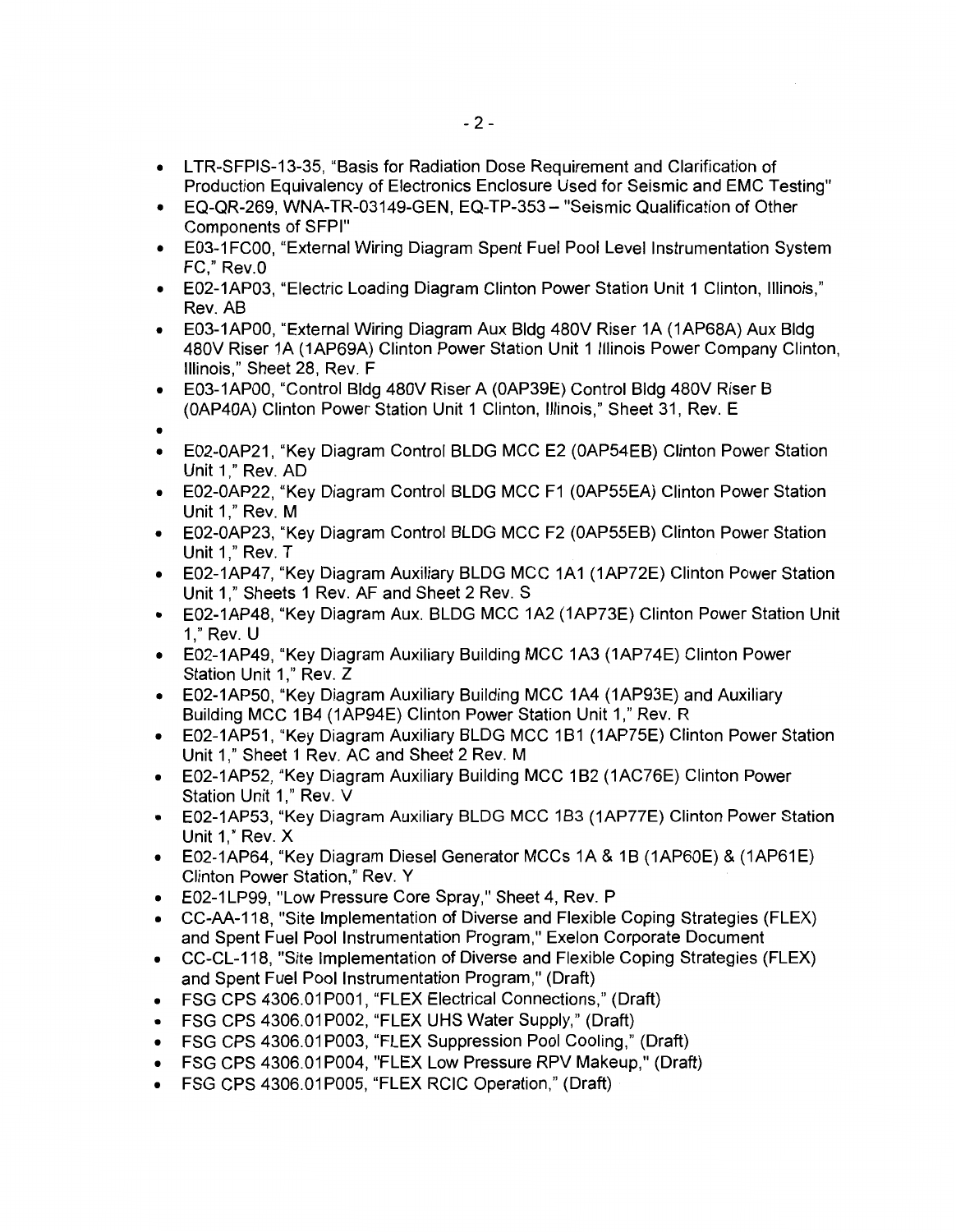- FSG CPS 4306.01 P006, "FLEX Suppression Pool Makeup," (Draft)
- FSG CPS 4306.01 P007, "FLEX Spent Fuel Pool Makeup," (Draft)
- FSG CPS 4306.01 P008, "FLEX Diesel Fuel Oil Supply," (Draft)
- FSG CPS 4306.01P009, "FLEX ADS Air Supply," (Draft)
- FSG CPS 4306.01P010, "FLEX Ventilation," (Draft)
- $\bullet$  FSG CPS 4306.01 P011, "FLEX Lighting," (Draft)
- FSG CPS 4306.01P012, "FLEX Communications," (Draft)
- FSG CPS 4303.01P015, "Alternate Methods for Obtaining Essential Parameter Values" (Draft)
- FSG CPS 4306.01P016, "FLEX Equipment Storage and Deployment," (Draft)
- FSG CPS 4306.01P017, "ELAP During Modes 4 and 5," (Draft)
- FSG CPS 4306.01P019, "FLEX Dewatering," (Draft)
- FSG CPS 4306.01P020, "FLEX Recovery," (Draft)
- CPS 4306.01C001, "FLEX Electrical Connection Hard Cards," (Draft)
- CPS 4306.01 C002, "FLEX UHS Water Supply Hard Cards,'' (Draft)
- CPS 4306.01C003, "BDBEE Damage Assessment," (Draft)
- CPS 4306.01 C021, "FLEX Main Generator Venting Hard Card," (Draft)
- CPS 4200.01, "Loss of AC Power," Draft of Rev. 24
- CPS 4200.01C001, "MCR Cooling During a SBO," Rev. 4c
- CPS 4200.01 C002, "DC Load Shedding During a SBO," Draft of Rev. 5a
- CPS 4200.01 C003, "Monitoring Containment Temperatures During a SBO," Rev. 1a
- CPS 4200.01C004, Manual CTMT Isolation During a SBO," Rev. 3
- CPS 4303.02, "Abnormal Lake Level,'' Draft of Rev 13
- Procedure WC-AA-107, "Seasonal Readiness," Rev 14
- OU-AA-103, "Shutdown Safety Management Program," Rev. 15
- OU-CL-104, "Shutdown Safety Management Program," Rev. 13
- EP-AA-112-100-F-01, "Shift Emergency Director Checklist"
- EP-AA-112-400-F-01, "Nuclear Duty Officer Checklist"
- EP-AA-112-400-F-04, "EOF Logistics Manager Checklist," Rev. K
- AREVA Document No. NSRC-005, "SAFER Response Plan for Clinton Power Station," Rev. 001, 2/20/15 (not yet approved by the site)
- Exelon Position Paper, EXC-WP-03, "FLEX Guidance for Shutdown/Refueling Modes," Rev. 1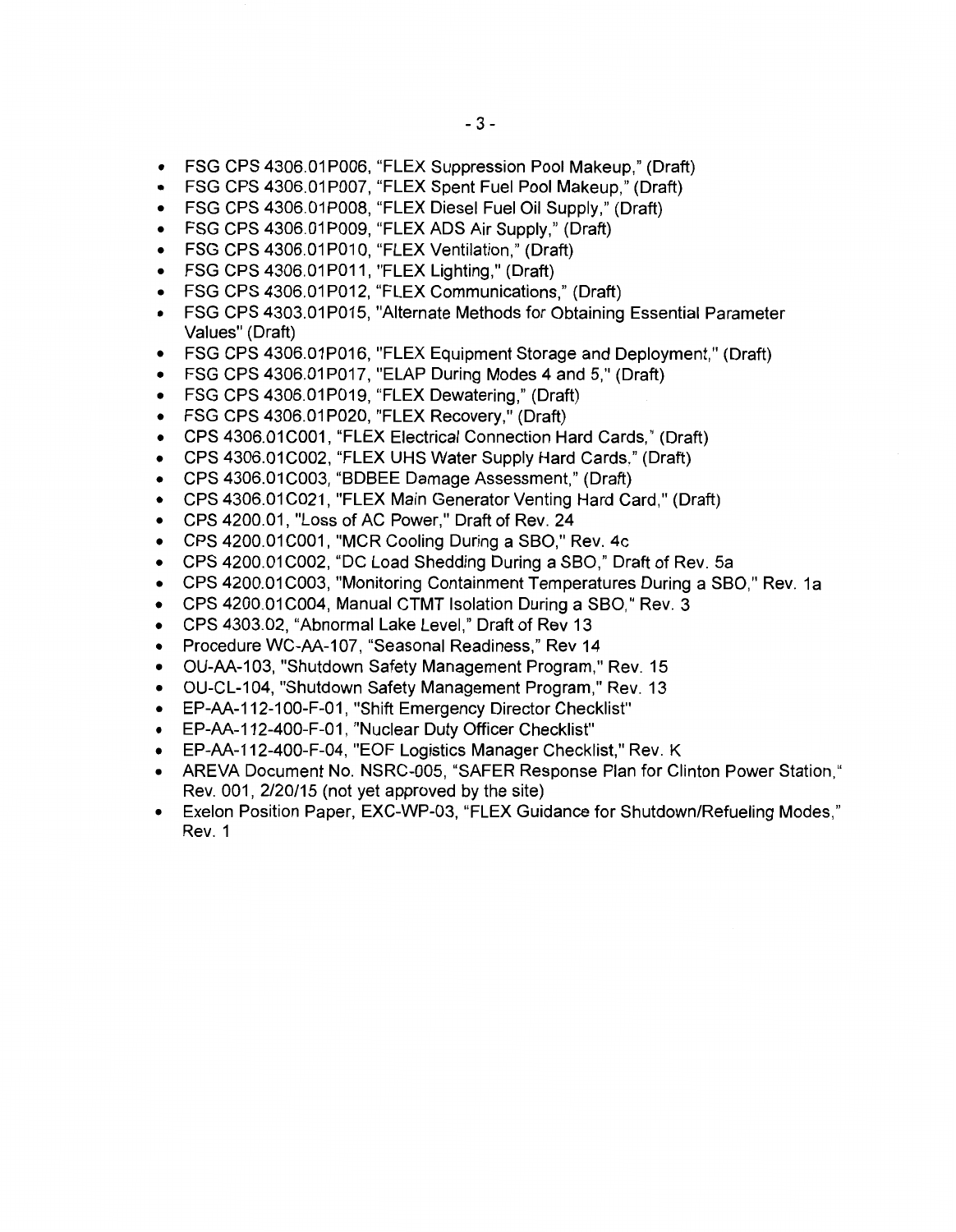# Mitigation Strategies/Spent Fuel Pool Instrumentation Safety Evaluation Audit Items:

# Audit Items Currently Under NRC Staff Review, Requiring Licensee Input As Noted

| <b>Audit Item</b><br>Reference | <b>Item Description</b>                                                                                                                                                                                                                                                                                                                                                                                        | <b>Licensee Input Needed</b>                                                                                                                                                                                                                                                                                                                                                             |
|--------------------------------|----------------------------------------------------------------------------------------------------------------------------------------------------------------------------------------------------------------------------------------------------------------------------------------------------------------------------------------------------------------------------------------------------------------|------------------------------------------------------------------------------------------------------------------------------------------------------------------------------------------------------------------------------------------------------------------------------------------------------------------------------------------------------------------------------------------|
| <b>ISE CI 3.2.4.2.A</b>        | The licensee did not address the effect of potential<br>temperature increases or decreases on the capacity of<br>the station batteries due to loss of battery ventilation<br>resulting from an ELAP.                                                                                                                                                                                                           | The staff requests that the licensee make available<br>for audit an analysis of the battery room<br>temperatures during an ELAP for both high and low<br>temperatures, and an estimate of the impact on the<br>capacity of the station batteries.                                                                                                                                        |
| 6-SE                           | The final validation and verification and timeline checks<br>of procedures and operator actions during an ELAP<br>need to be performed when procedures are completed.                                                                                                                                                                                                                                          | The staff requests that the licensee make available<br>for audit the validation and verification of the<br>procedures and timeline that shows the actions for<br>an ELAP can be completed as planned.                                                                                                                                                                                    |
| 13-SE                          | In some areas the FLEX electrical riser panels are very<br>close to block walls (e.g., Control Building 762'). There<br>is no analysis to show that in a seismic event the block<br>walls will not damage the electrical riser system. Also,<br>the staff finds that the riser is an alternative to<br>NEI 12-06 Section 3.2.2, since there is not a primary<br>and alternate method to repower key equipment. | The staff requests that the licensee make available<br>for audit an engineering analysis that shows the<br>FLEX electrical riser system will remain functional in<br>a seismic event, especially considering the potential<br>for failure of the block walls, and provide an<br>explanation of how this alternative to NEI 12-06 is<br>considered to meet the requirements of the order. |
| 14-SE                          | The calculated suppression pool maximum temperature<br>of 210°F exceeds the design temperature of 185°F<br>during the ELAP event. (Note: This is currently an<br>issue at all boiling-water reactors with Mark III<br>containments.)                                                                                                                                                                           | The staff requests that the licensee make available<br>for audit an explanation of why exceeding the<br>design temperature will not result in adverse<br>consequences.                                                                                                                                                                                                                   |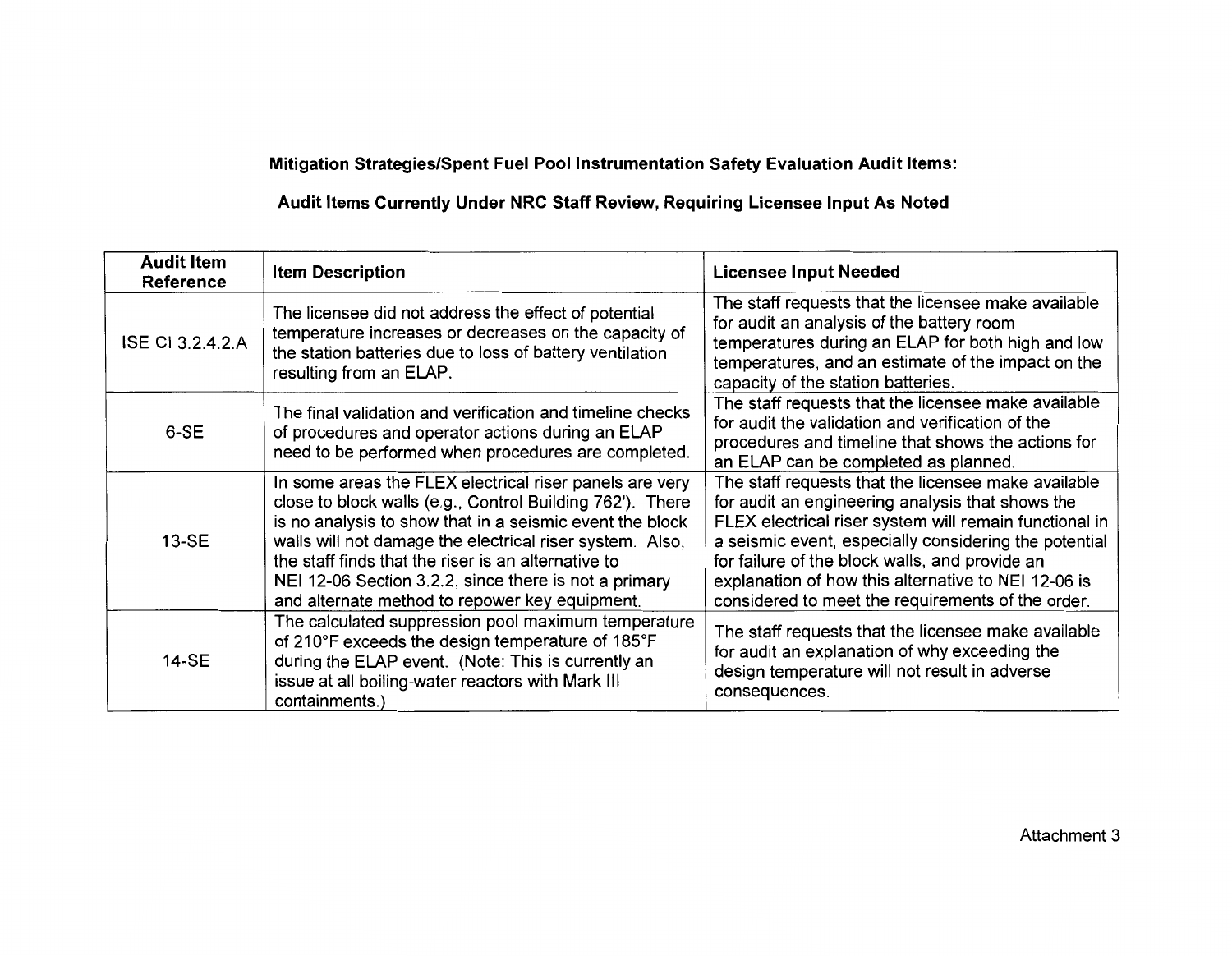| <b>Audit Item</b><br><b>Reference</b> | <b>Item Description</b>                                                                                                                                                                                                                                                                                                                                                                                                                                                                                                                                                                                                                                                                                                                                                                                                                                                                       | <b>Licensee Input Needed</b>                                                                                                                                                                                                                                    |
|---------------------------------------|-----------------------------------------------------------------------------------------------------------------------------------------------------------------------------------------------------------------------------------------------------------------------------------------------------------------------------------------------------------------------------------------------------------------------------------------------------------------------------------------------------------------------------------------------------------------------------------------------------------------------------------------------------------------------------------------------------------------------------------------------------------------------------------------------------------------------------------------------------------------------------------------------|-----------------------------------------------------------------------------------------------------------------------------------------------------------------------------------------------------------------------------------------------------------------|
| <b>15-SE</b>                          | The licensee needs to show that the electrical<br>equipment in the containment building will function in<br>the high temperature environment of an ELAP for as<br>long as it is needed to provide the FLEX function. Of<br>special concern are the actuators for the SRVs and the<br>RPV level instruments.                                                                                                                                                                                                                                                                                                                                                                                                                                                                                                                                                                                   | The staff requests that the licensee make available<br>for audit an analysis that shows satisfactory<br>performance of the electrical equipment inside the<br>containment building that is used during an ELAP,<br>considering the elevated temperatures there. |
| 16-SE                                 | The licensee plans to use a single, installed FLEX<br>manifold located in the diesel building to distribute<br>containment, core, and spent fuel pool cooling water.<br>The staff finds that this is an alternative to NEI 12-06<br>Section 3.2.2. Specifically, Table C-1 provides<br>guidance on primary and alternate connections and<br>states that injection points are, "required to inject<br>through separate divisions/trains, i.e., should not have<br>both connections in one division/train." While the<br>licensee has multiple injection paths for core and spent<br>fuel pool cooling downstream of the manifold, all<br>cooling water delivery paths must be routed through the<br>single FLEX manifold. Therefore, both the primary and<br>alternate methods share a common connection. The<br>staff's review does show that the FLEX manifold has a<br>robust construction. | The staff requests that the licensee make available<br>for audit an explanation of how this alternative to<br>NEI 12-06 is considered to meet the requirements<br>of the order.                                                                                 |
| SFPI RAI-10-D                         | The licensee should provide a description of the<br>capability and provisions the proposed level sensing<br>equipment will have to enable periodic testing,<br>calibration, and functional checks, including how this<br>capability enables the equipment to be tested in-situ.                                                                                                                                                                                                                                                                                                                                                                                                                                                                                                                                                                                                               | Please make available for staff audit the calibration<br>procedure that includes the following:<br>1. Acceptance criteria for instrument accuracy and<br>tolerances.<br>2. Channel check.<br>3. In-situ testing                                                 |

 $\mathcal{L}^{\text{max}}_{\text{max}}$  and  $\mathcal{L}^{\text{max}}_{\text{max}}$